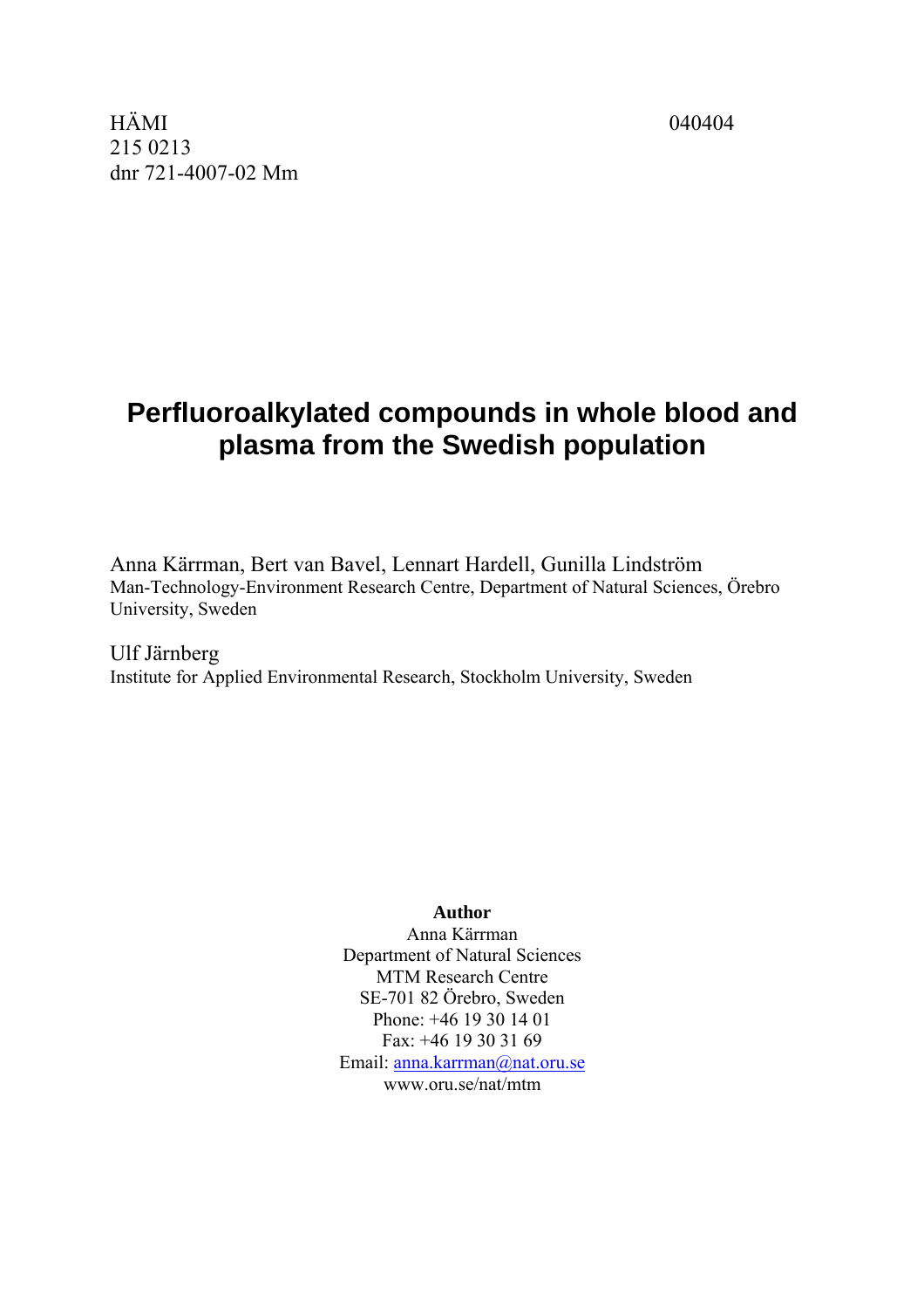# **Abstract**

The levels of five perfluoroalkylated (PFA) compounds, PFOS, PFOA, PFHxS, PFOSA and PFNA were determined in whole blood and plasma from 47 males and 36 females representing the Swedish population. The analytical method developed and used includes solid-phase extraction and liquid chromatography electrospray masspectrometry. PFOS was the PFA found at the highest concentration in whole blood (18.2 pg/ul) followed by PFOSA (4.1 pg/ $\mu$ l), PFOA (2.7 pg/ $\mu$ l), PFHxS (2.3 pg/ $\mu$ l) and PFNA (0.3 pg/ $\mu$ l). Besides the five compounds determined, we were able to detect PFHxA, PFDA, PFDS, PFUnDA, PFDoDA and PFTDA in some of the samples/at low concentrations, the only compound included in this study that we did not detect was PFBuS. This shows that the Swedish population are exposed for a large number of PFAs. The concentrations of PFOS and PFOA correspond to those found in USA. The correlation between PFOS and the other compounds was studied in order to find out if there is a common source of exposure. Only a very week correlation between PFOS and PFOA could be seen.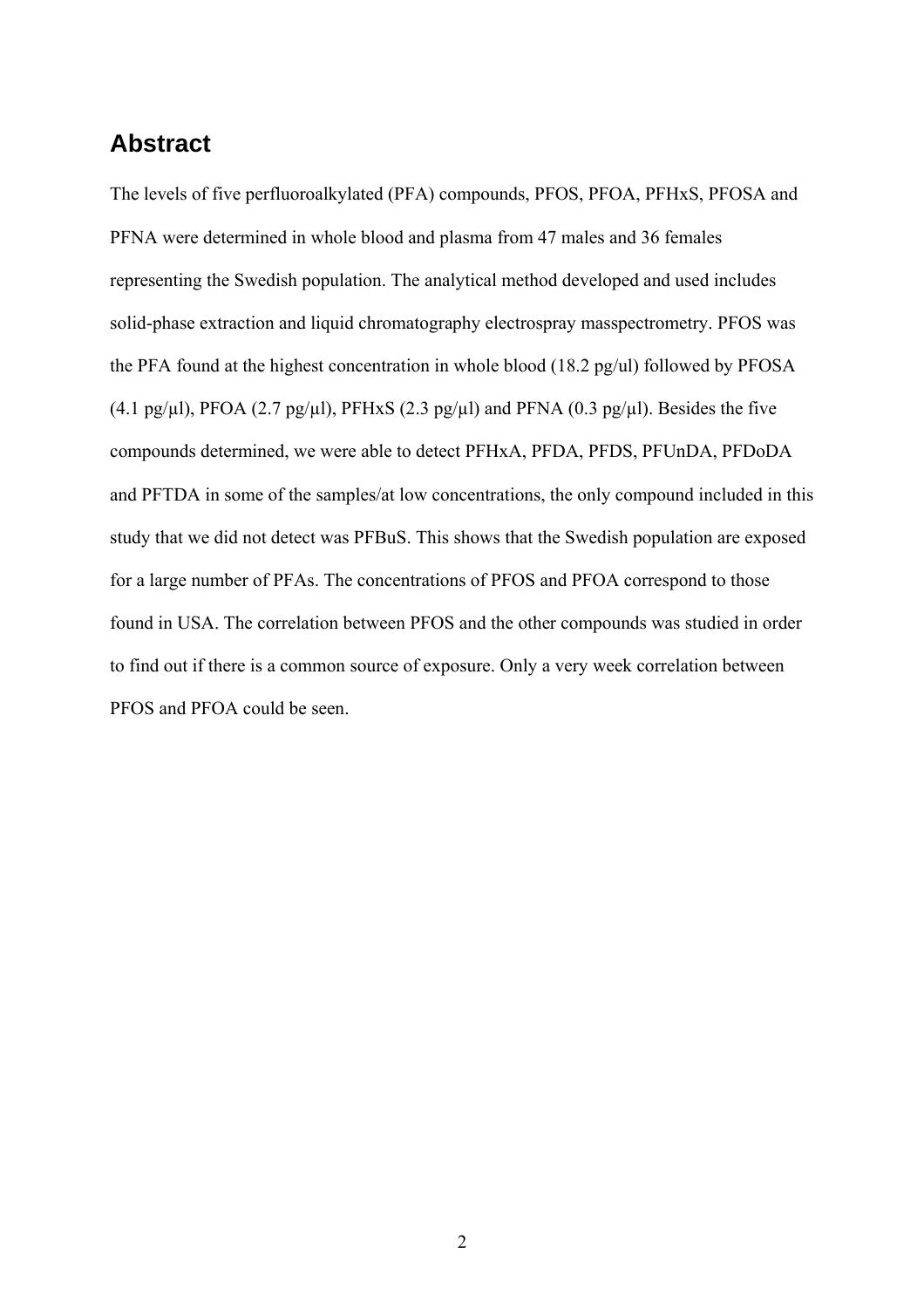# **1. Introduction**

Perfluoroalkylated (PFA) compounds possess unique properties like thermal, chemical and biological stability due to a short C-F bound (1.38 Å), the small size of fluorine and fluorines electronegativity (1). Perfluoroalkylated acids are both hydrophobic and hydrophilic, which are properties that make them frequently used for treatment of carpets, fabric, leather, protection of paper and food packaging and also as performance chemical in plastic production, firefighting foam, polish and cleaners and insecticide (2,3). Since the end of the 1990s perfluorooctanesulfonate (PFOS) has been reported in wildlife all around the world togheter with perfluorooctanoic acid (PFOA) (4). PFOS is the PFA that has been reported most frequently and in the <1-1656 pg/ul range in human blood from several countries (5,6,7,8,9). Although the world's largest manufacturer of PFOS, 3M, in year 2000 phased out all production of perfluorooctanyl-like compounds (10), PFOS is expected to persist in biota for a long time as it has been shown to bioaccumulate. PFOS main applications were as surfactant and mist suppressant in industrial applications, emulsifier in floor polish, film former in fire fighting foams and active ingredient in insecticides (17). PFOS is suspected to be the stable degradation product from several other perfluorinated compounds, and it has been shown that N-ethyl perfluorooctanesulfonamide (N-EtPFOSA) can be biotransformed to PFOS via perfluorooctanesulfonamide (PFOSA) (11). It has also been suggested that N-EtFOSE (2-N-ethylperfluorooctane sulfonamido ethyl alchol) used as paper- and packaging protection and corresponding N-MeFOSE (used as surface treatment) can through oxidation and metabolism form PFOSA and therefore also PFOS (12). PFOAs main application is as a polymerisation aid in the manufacture of fluoropolymers and fluoroelastomers (18), of which polytetrafluoroethylene (PTFE) is one of the largest products. PTFE is heavily used in both industrial and household applications because of oil, stain and water rejection, non-sticking properties and thermal resistance.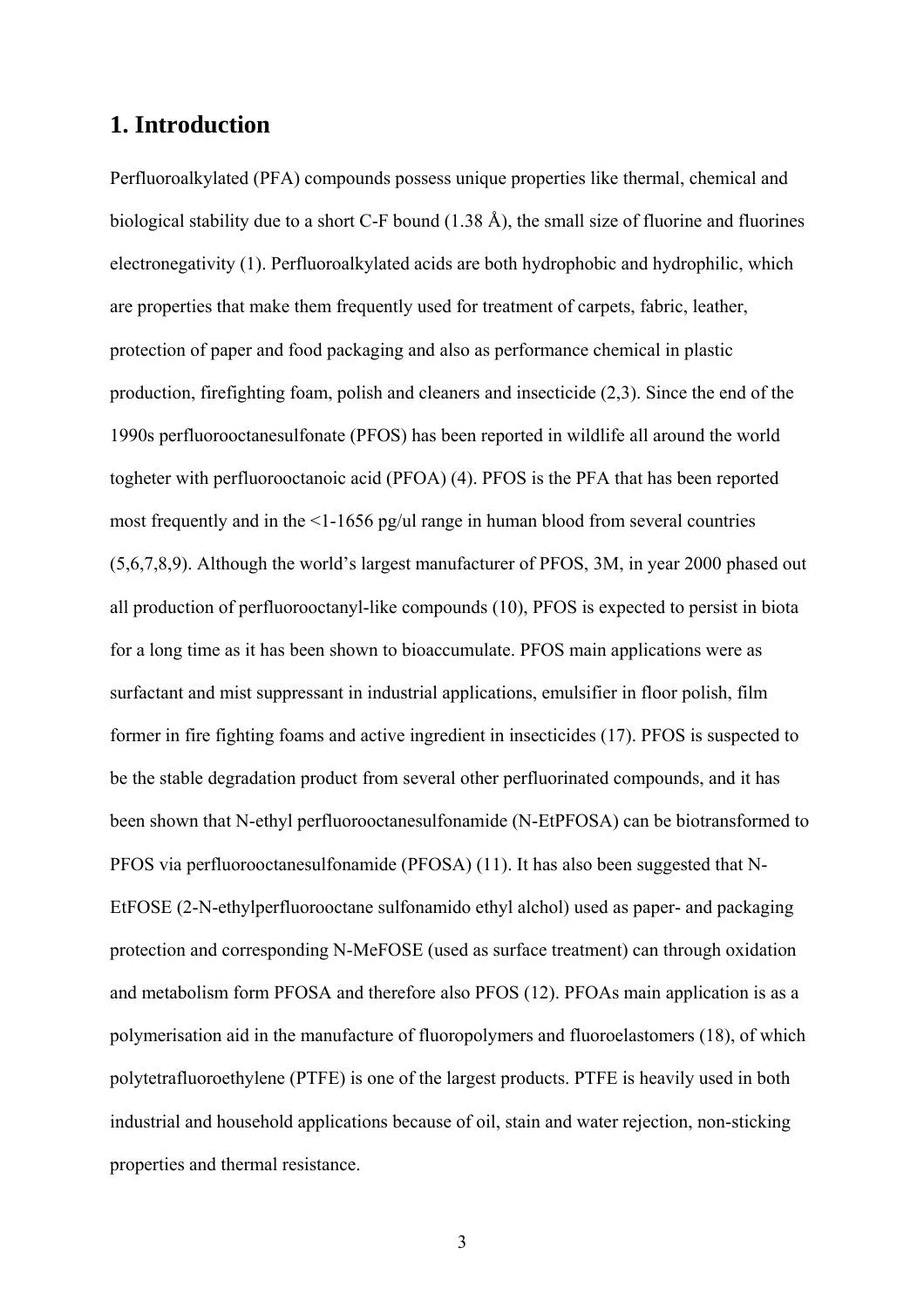Potential toxicology effects on humans are not well understood. Listed in the OECD report on PFOS and its salts (2) are effects like hepatoxicity, postnatal deaths and development effects in animal studies.  $LD_{50}$  and  $LC_{50}$  on rats are in the mg/kg or mg/l range.

Historically, the analysis of PFAs has been limited to mainly PFOS and PFOA but recently a number of other, potentially bioaccumulating, perfluorinated acids were reported in wildlife and in human blood (13,14). Since possible degradation pathways, distribution and exposure routes for this group of compounds are poorly understood the information of exposure to a larger number of PFAs is necessary. The exposure of these compounds to the Swedish population had not been studied before this project was performed, except for 11 samples from Swedish blood banks analysed by 3M Company in 1998 (7). Only PFOS was reported in the 3M study.

The purpose of the performed project was to study the exposure of several perfluoroalkylated compounds to the Swedish population for several reasons; 1) in order to compare the exposure of PFOS and PFOA with other countries, 2) study the extent of other perfluoroalkylated compounds in Swedish blood, 3) study the data for possible information about exposure pattern. For this study, we developed a method for the analysis of 13 perfluoroalkylated compounds, with carbon chain length ranging from 4 to 13, in human whole blood and plasma. The method includes solid-phase extraction (SPE) followed by high performance liquid chromatography electrospray masspectrometry (LC-ES-MS). The challenge in this work was the solid phase extraction of whole blood and analysis with singlequadropol MS, which by our knowledge have not been performed in this research area until now.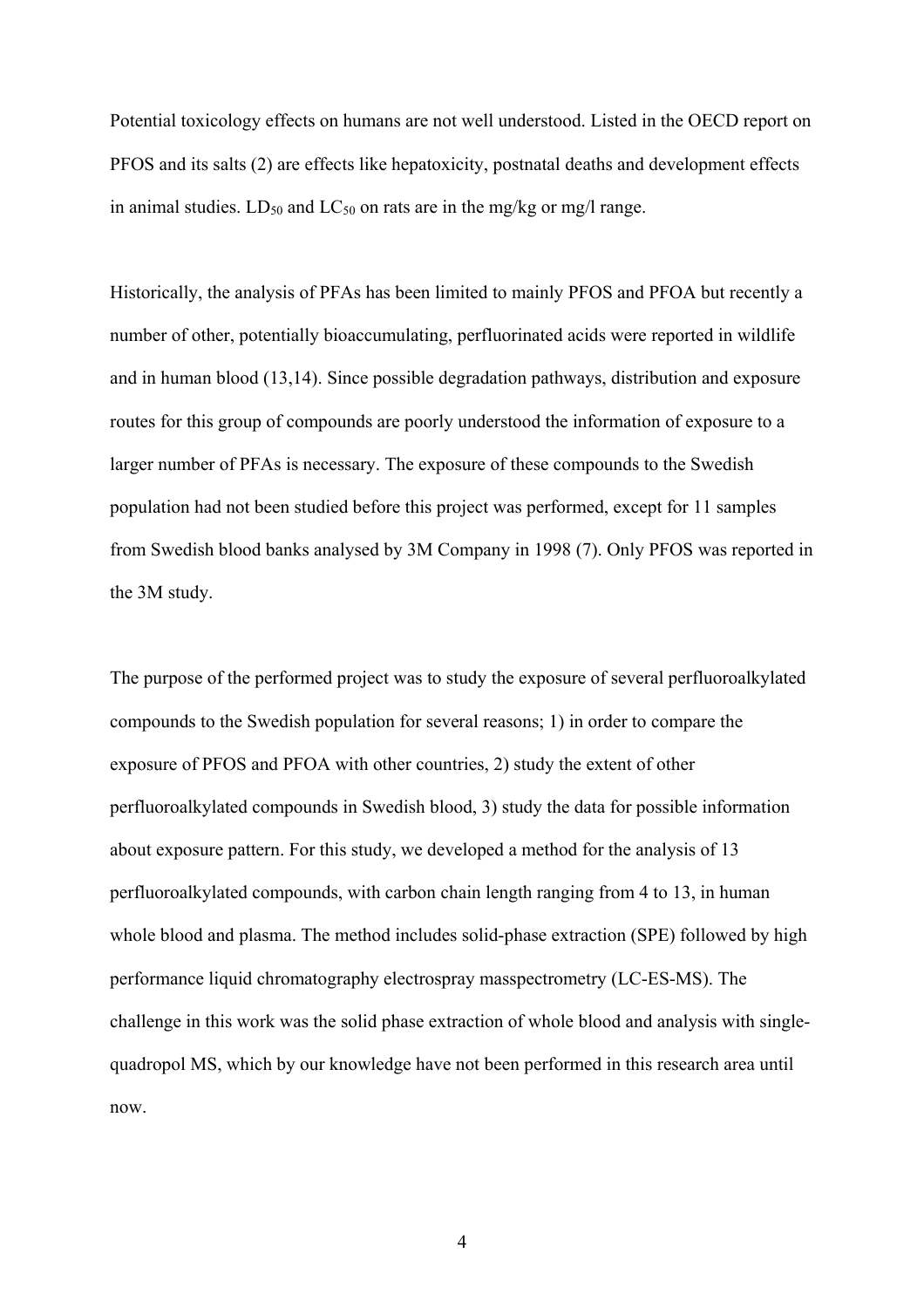# **2. Experimental section**

### **2.1 Perfluoroalkylated compounds**

Of the 13 perfluoroalkylated compounds only 12 were studied because one was selected as internal standard. Information of the compounds studied can be seen in *Table 1*. The complete name and abbreviation of each compound is given in section 2.3.

### **2.2 Sample collection**

Studied samples are control samples (sons and mothers) in a testicular cancer study (MPR 2336), drawn from the Swedish population registry (Stockholm, Sweden), and collected during 1997-2000. The mothers were of age 46-75 and the sons of age 19-46. The sample material consists of both whole blood and plasma samples, initially treated with Heparin, but stored in glass containers without Heparin at -20°C.

## **2.3 Standards and reagents**

Tetrabutylammoniumperfluorobutanesulfonate (PFBuS TBA-salt,  $\geq$  98%), perfluorooctanesulfonic acid potassium salt (PFOS K-salt, ≥ 98%), perfluorodecanoic acid (PFDA,  $>97\%$ ), perfluorocaproic acid (PFHxA,  $\geq$  97%) were purchased from Fluka. Perfluoroheptanesulfonic acid (PFHpA, 99%), perfluoronanoic acid (PFNA, 97%), perfluorooctanoic acid (PFOA, 96%), ammonium perfluoro-1-decansulfonate in H2O/butoxyethanol (PFDS NH4-salt, 25w%), perfluoroundecanoic acid (PFUnDA, 95%), perfluorododecanoic acid (PFDoDA, 95%), perfluorotetradecanoic acid (PFTDA, 97%) were purchased from Aldrich. Perfluorooctanesulfonamide (PFOSA, 97%), 7Hdodecafluoroheptanoic acid (7HPFHpA, 98%) were purchased from ABCR. 1H,1H,2H,2Hperfluorooctane sulfonate (THPFOS) and perfluorohexane sulfonic acid (PFHxS, 98%) were purchased from Interchim Ammonium acetate (>99%, pa for HPLC) was purchased from Fluka, formic acid (98-100%) from Scharlau and methanol (HPLC) was taken from Labscan. The water used was laboratory produced ulta pure water.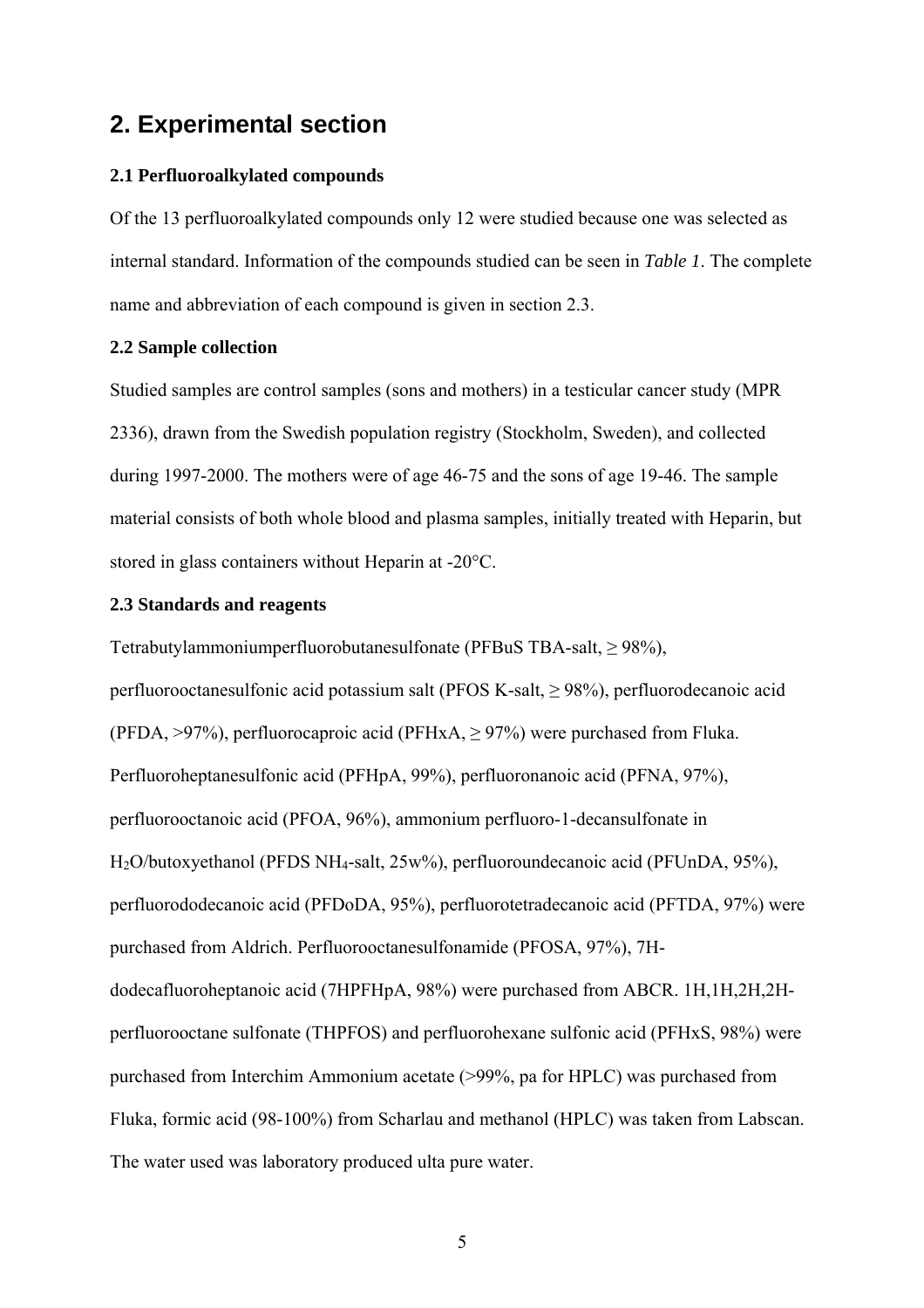#### **2.4 Extraction and analysis**

The frozen blood or plasma sample was allowed to thaw in room temperature and 0.75 ml was then transferred to a 15 ml polypropylene centrifuge tube, previously washed with methanol. An aliquot of 7.5 µl internal standard solution containing PFHpA and THPFOS was added. After thorough mixing, 3 ml formic acid/water (1:1 by volume) was added and thereafter sonicated for 15 minutes and centrifugated at 10000 x g for 30 minutes. 2.5 ml were extracted on a C18 HF BondElute (Varian) 200 mg/3ml solid phase extraction column that was prepared with 2 ml methanol and 2 ml water. After washing the column with 40v% methanol in water the column was put under vacuum suction until dryness. Elution was performed with 0.5 ml methanol. All solutions including the sample solution were allowed to run through the column material without vacuum. The extract was filtered through 0.2um polypropylene filter into a polypropylene vial and then injected into an Agilent 1100 LC system with a Supelco Discovery HS C18 (50\*2.1 mm, 3um) column (Sigma-Aldrich) equipped with a guard column of the same material. The instrument was equipped with a thermostated column department that was kept at 40°C. A water/methanol mobile phase gradient with 2mM ammonium acetate was delivered with a flow rate of 0.3 ml/min. The gradient started at 35% methanol followed by a 20 min ramp to 90% methanol, a 10 min hold followed by a 10 min washing sequence with 100% methanol, and then reverting to initial conditions allowing 7 min stabilisation time. Detection was performed with an Agilent 1100 MSD masspectrometer equipped with an atmospheric electrospray interface operating at negative ion mode with following settings: nebulizer gas temperature 350°C, nebulizer gas pressure 20 psi, drying gas flow 13 ml/min and capillary voltage 3500V. Quantitation was performed with single ion monitoring. Fragmentation settings for each compound can be seen in *Table 1*.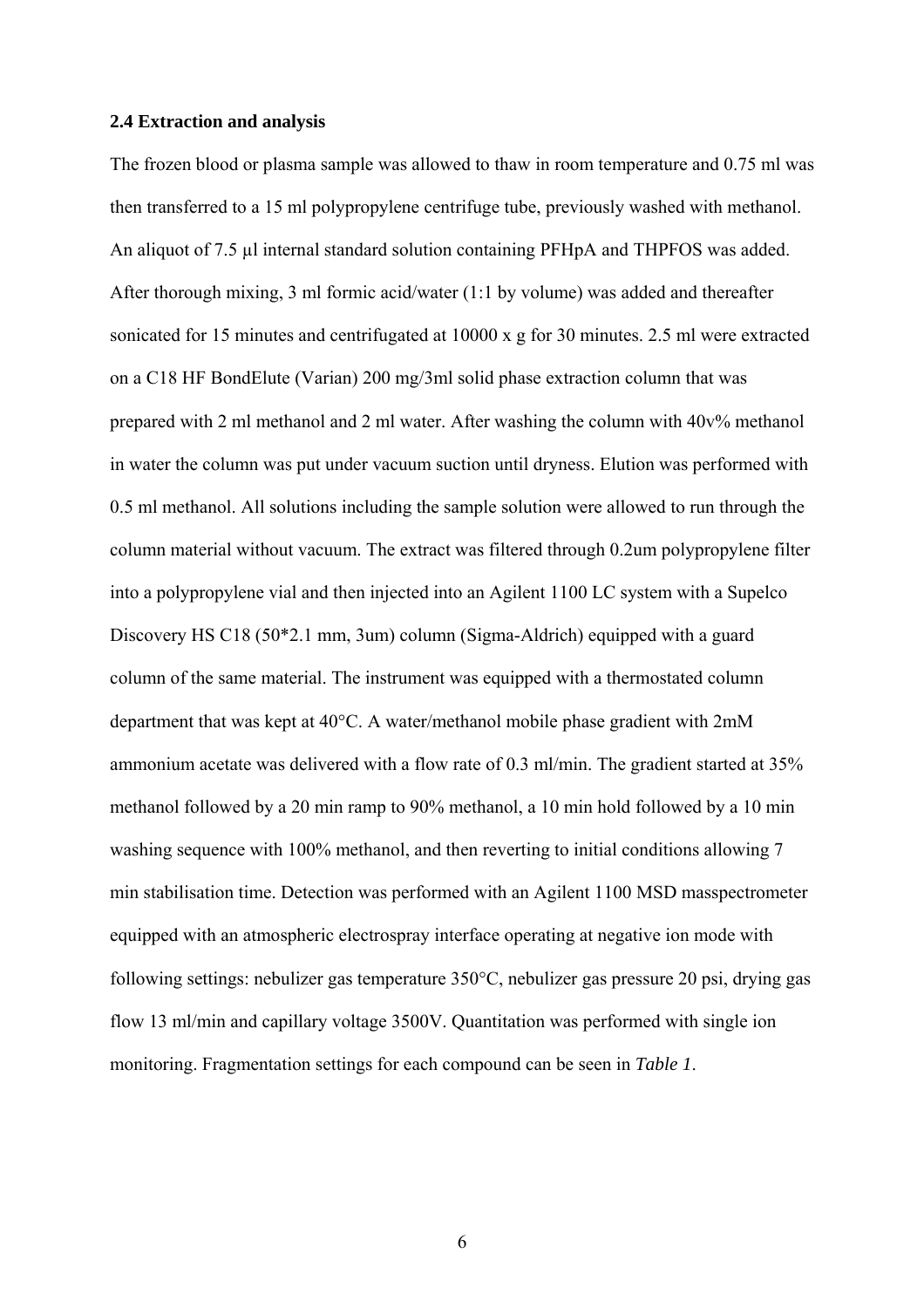#### **2.5 Quantification**

Quantification was performed using the internal standard method. Since no C-13 labelled PFA standard was commercial available at he time for this project, other compounds similar in character to the studied PFAs were investigated for that purpose. As a result, both PFHpA and THPFOS were used as internal standard but it turned out that THPFOS were less appropriate, and after assessing possible concentration of PFHpA in the blood studied, concentrations calculated with PFHpA as an internal standard were reported. The quantification ion used for each compound can be seen in *Table 1*.

#### **2.6 Method performance**

Recoveries were calculated by standard addition to a whole blood sample at three concentration levels. Results are presented in *Table 2*. Detection limits, defined as three times the noise level, were calculated with both plasma and whole blood matrix and can be seen in *Table 3*. Method repeatability was controlled by extracting a control sample with every extraction batch. The control sample was prepared by adding a known amount of each compound, except for PFOS that was already in the blood at suitable concentration. After homogenisation small portions were then stored at -20°. Instrument repeatability was evaluated by adding the same vial of whole blood extract to every LC-MS sequence. A method blank with water instead of blood was extracted with every extraction batch confirming that nothing could be extracted out of the materials used. Methanol injections were carried out at regular intervals during the LC-MS analysis. In order to measure the recovery of the internal standard, which was 63-112%, 7HPFHpA was added the extract prior LC-MS analysis.

### **2.7 Method accuracy/suitability confirmation**

An intercalibration study was performed with one reference solution in methanol in order to study the accuracy of the single-quadropol masspectrometer compared to an MS/MS system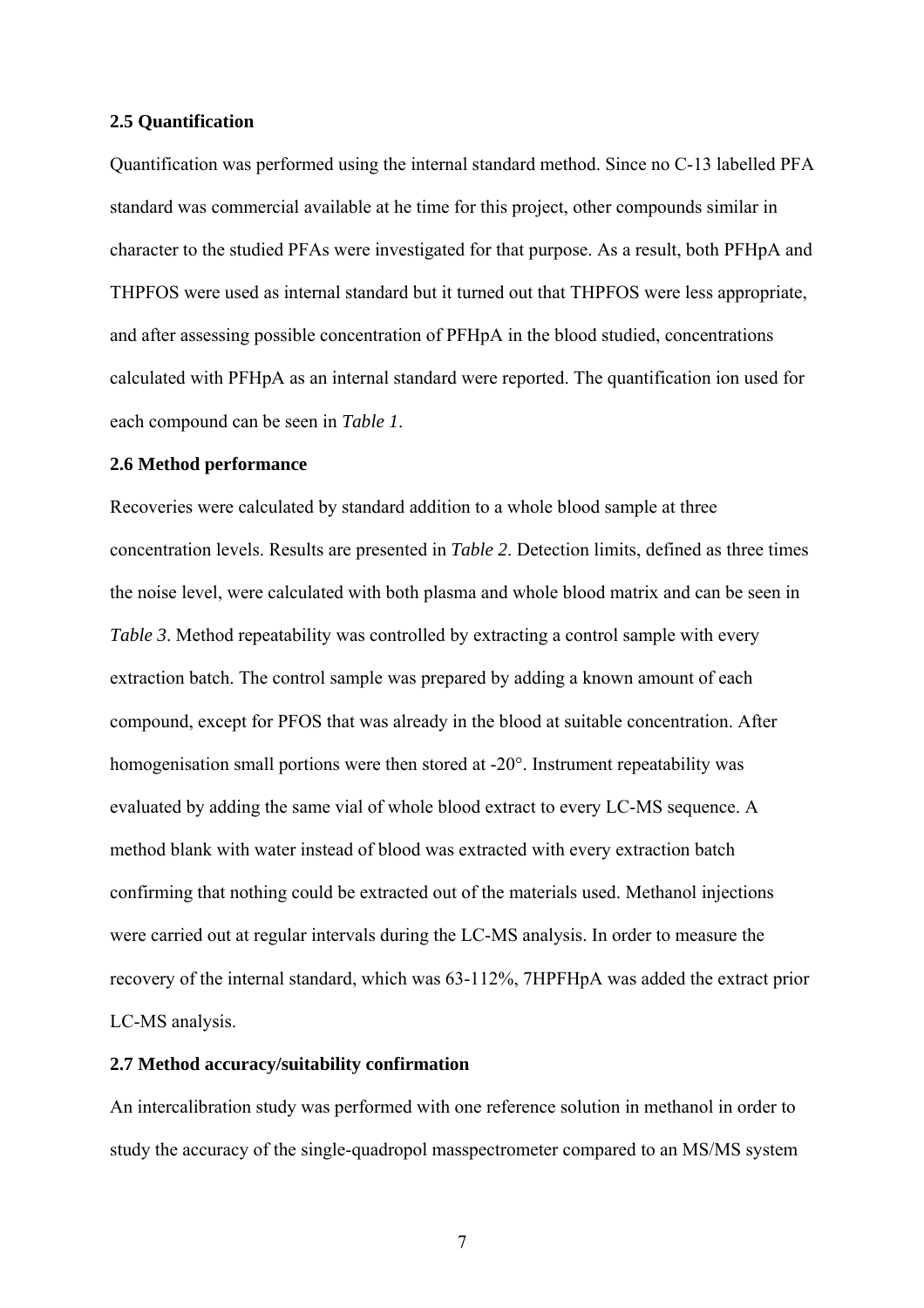(Micromass Quattro II). The deviations were between 1-35% except for PFBuS, which is somewhat difficult to analyse. In addition, one whole blood sample was extracted and analysed according to the method described and compared with ion-pair extraction according to Hansen et.al. (15) and LC-MS/MS analysis. Good agreement between the two methods could be shown with deviations 7-20% except for some compounds that occurred at low concentrations.

# **3. Results and discussion**

The SPE-LC/MS method was applied to 66 whole blood samples and 17 plasma samples, a total of 83 samples which can be further divided into females (36) and males (47). Of the 12 PFAs studied, 5 were found in almost all of the samples and these results are presented in *Table 4*. The concentrations are not related to lipid content since PFAs do not distribute to fat tissue like other halogenated persistent organic pollutants. It is suggested that PFOS binds to serum albumin (16) which makes it important to distinguish whole blood and plasma results from each other and as can be seen in *Table 4* the average PFOS concentration in the plasma samples  $(33.4 \text{ pg/µl})$  is a factor of 1.8 higher compared to the concentration of the whole blood samples (18.2 pg/ $\mu$ ). Also the concentration of PFOA is higher in the plasma samples (factor 1.5) but for the remaining compounds this relationship is not as distinct. However, since the whole blood and plasma samples are independent from each other, that is not from the same person, no conclusions can be drawn. PFOS was the PFA found at the highest concentration in whole blood (18.2 pg/ul) followed by PFOSA (4.1 pg/ul), PFOA (2.7 pg/ul), PFHxS (2.3 pg/ $\mu$ l) and PFNA (0.3 pg/ $\mu$ l). Regarding the plasma samples, the average PFOS concentration is highest (33.4 pg/ul) followed by PFOA (4.0 pg/ul), PFHxS (2.1 pg/ul), PFOSA and PFNA (both  $0.6$  pg/ $\mu$ l). Since the material consists of mothers (age 46-75) and sons (age 19-46) the difference between males and females is also the age difference. The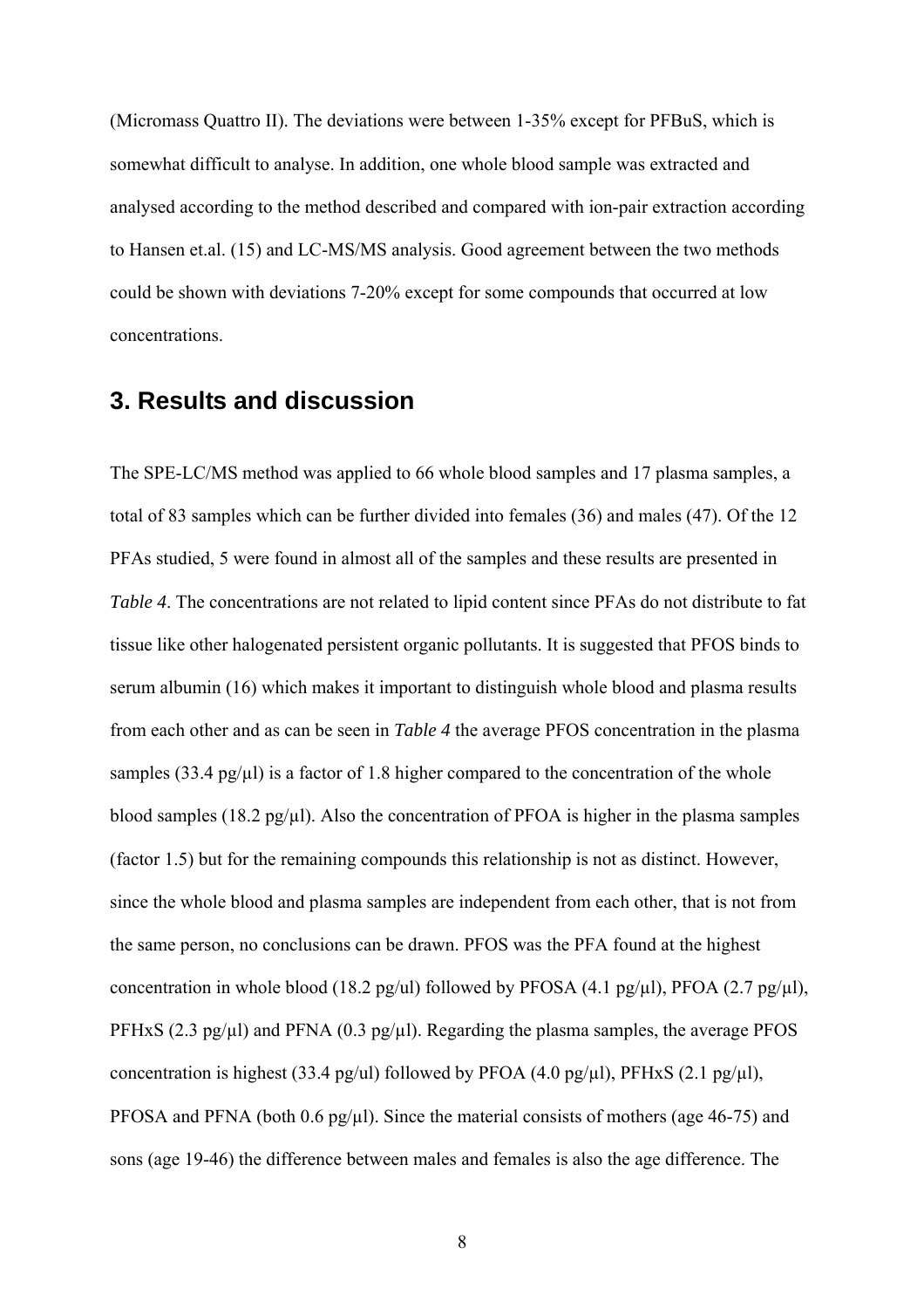frequency distributions of five PFAs in whole blood and plasma are displayed in *Figure 1*. Besides the five compounds determined, we were able to detect PFHxA, PFDA, PFDS, PFUnDA, PFDoDA and PFTDA in some of the samples/at low concentrations, the only compound included in this study that we did not detect was PFBuS. This shows that the Swedish population are exposed for a large number of PFAs.

The concentrations of PFOS and PFOA correspond to those found in USA. The geometric mean from 645 serum samples from six American Red Cross blood banks throughout the United States was 34.9 ppb for PFOS, 4.6 ppb for PFOA and 1.9 ppb for PFHxS (8). Another study performed by Kannan and colleagues (9) compares human exposure in USA, Italy and India. The mean PFOS concentrations for the different countries were 32.5, 4.4 and 2.3 ng/ml. The same trend, were USA>Italy>India, could also be seen for PFOA (4.7, <3, <3), PFHxS  $(3.6, 1.3, 1.6)$  and PFOSA  $(3.7, 1.7, \leq 3)$ . In Japan  $(6)$ , whole blood from 26 people resulted in an average of 8.1 ng/ml PFOS and 1.7 ng/ml PFOSA. No PFOA (<3.35 ng/ml) was detected. It seems like the exposure for these compounds are about the same in Sweden and USA, but lower in Italy, Japan and India. One reason for the elevated concentrations in USA has been said to be the presence of industrial production of this type of chemicals, however Sweden does not have this kind of industries. Higher concentrations can also be a result of longer and more frequent use of textile, carpets, leather and paper protectors.

The correlation between PFOS and the other compounds was studied in order to find out if there is a common source. Only a very week correlation between PFOS and PFOA could be seen (*Figure 2*).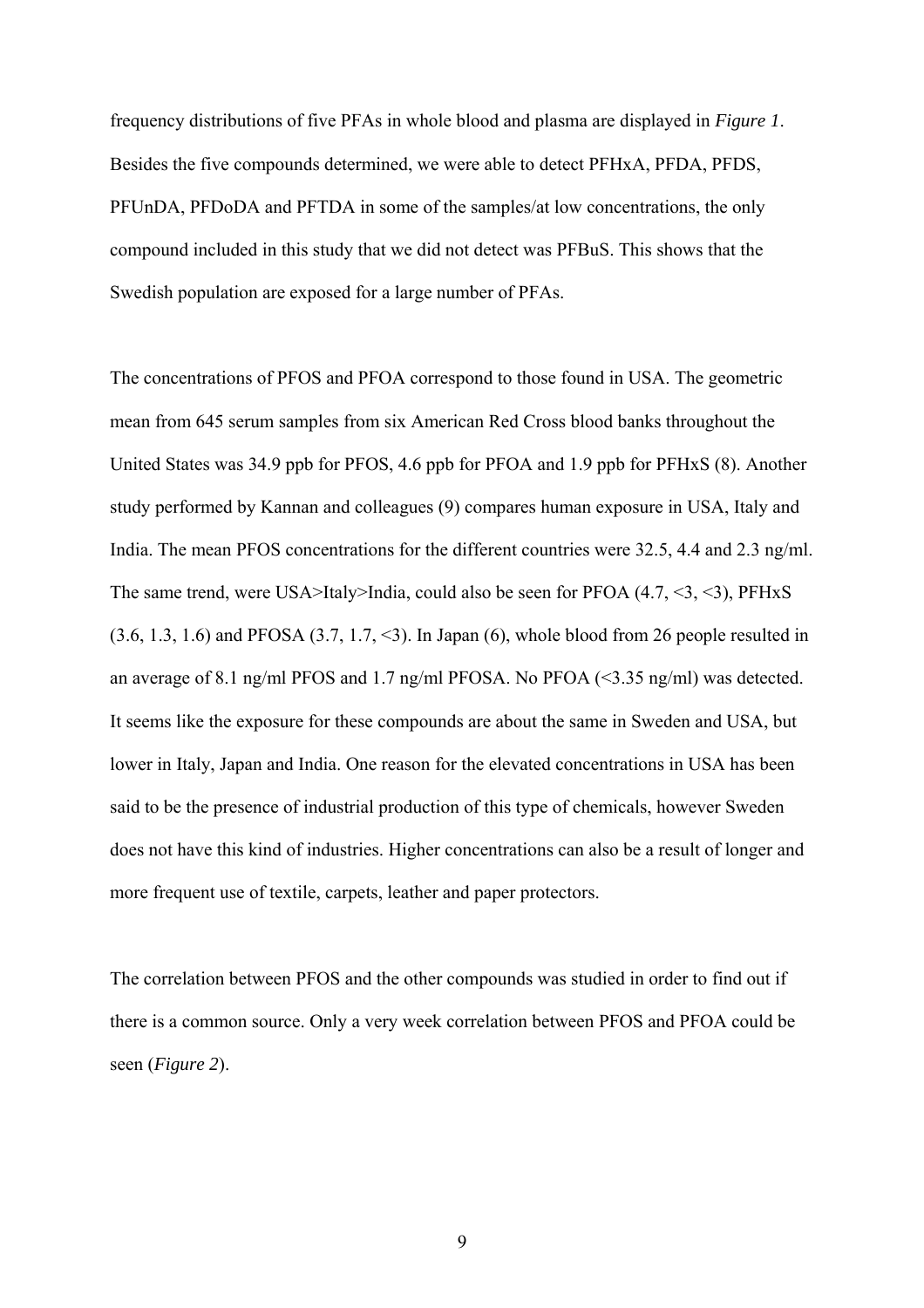| Compound         | Molecular<br>formula | Molecular<br>weight | Quantification<br>ion | Fragmentation<br>voltage | CAS (salt)                       |
|------------------|----------------------|---------------------|-----------------------|--------------------------|----------------------------------|
| PFBuS            | $C_4F_9SO_3$         | 541.6               | $C_4F_9SO_3$          | 95                       | 108427-52-7<br>(TBA)             |
| <b>PFHxA</b>     | $C_5F_{11}COOH$      | 314.0               | $C_5F_{11}$           | 65                       | 307-24-4                         |
| <b>PFHxS</b>     | $C_6F_{13}SO_3$      | 438.2               | $C_6F_{13}SO_3$       | 130                      | 3871-99-6 (K)                    |
| <b>PFOA</b>      | $C_7F_{15}COOH$      | 414.1               | $C_7F_{15}$           | 75                       | $335 - 67 - 1$                   |
| <b>PFNA</b>      | $C_8F_{17}COOH$      | 469.0               | $C_8F_{17}$           | 75                       | 375-95-1                         |
| <b>PFOS</b>      | $C_8F_{17}SO_3$      | 538.2               | $C_8F_{17}SO_3$       | 150                      | 2795-39-3 $(K)$                  |
| <b>PFDA</b>      | $C_9F_{19}COOH$      | 514.1               | $C_9F_{19}$           | 83                       | 335-76-2                         |
| <b>PFDS</b>      | $C_{10}F_{21}SO_3$   | 617.2               | $C_{10}F_{21}SO_3$    | 150                      | 67906-42-7<br>(NH <sub>4</sub> ) |
| <b>PFOSA</b>     | $C_8F_{17}SO_2NH_2$  | 498.9               | $C_8F_{17}SO_2NH$     | 113                      |                                  |
| PFUnDA           | $C_{10}F_{21}COOH$   | 564.1               | $C_{10}F_{21}$        | 85                       | 2058-94-8                        |
| PFDoDA           | $C_{11}F_{23}COOH$   | 614.1               | $C_{11}F_{23}$        | 90                       | $307 - 55 - 1$                   |
| <b>PFTDA</b>     | $C_{13}F_{27}COOH$   | 714.1               | $C_{13}F_{27}$        | 93                       | 376-06-7                         |
| <b>IS PFHpA</b>  | $C_6F_{13}COOH$      | 364.1               | $C_6F_{13}$           | 70                       | 375-85-                          |
| <b>IS THPFOS</b> | $C_8F_{13}H_4SO_3H$  | 428                 | $C_8F_{13}H_4SO_3$    | 110                      |                                  |
| RS 7H-PFHpA      | $HC_6F_{12}COOH$     | 346.1               | $HC_6F_{12}COO^-$     | 75                       | 1546-95-8                        |

*Table 1.* Structural information on the perfluoroalkylated target compounds. The three compounds at the bottom are internal standards (IS) and recovery standard (RS).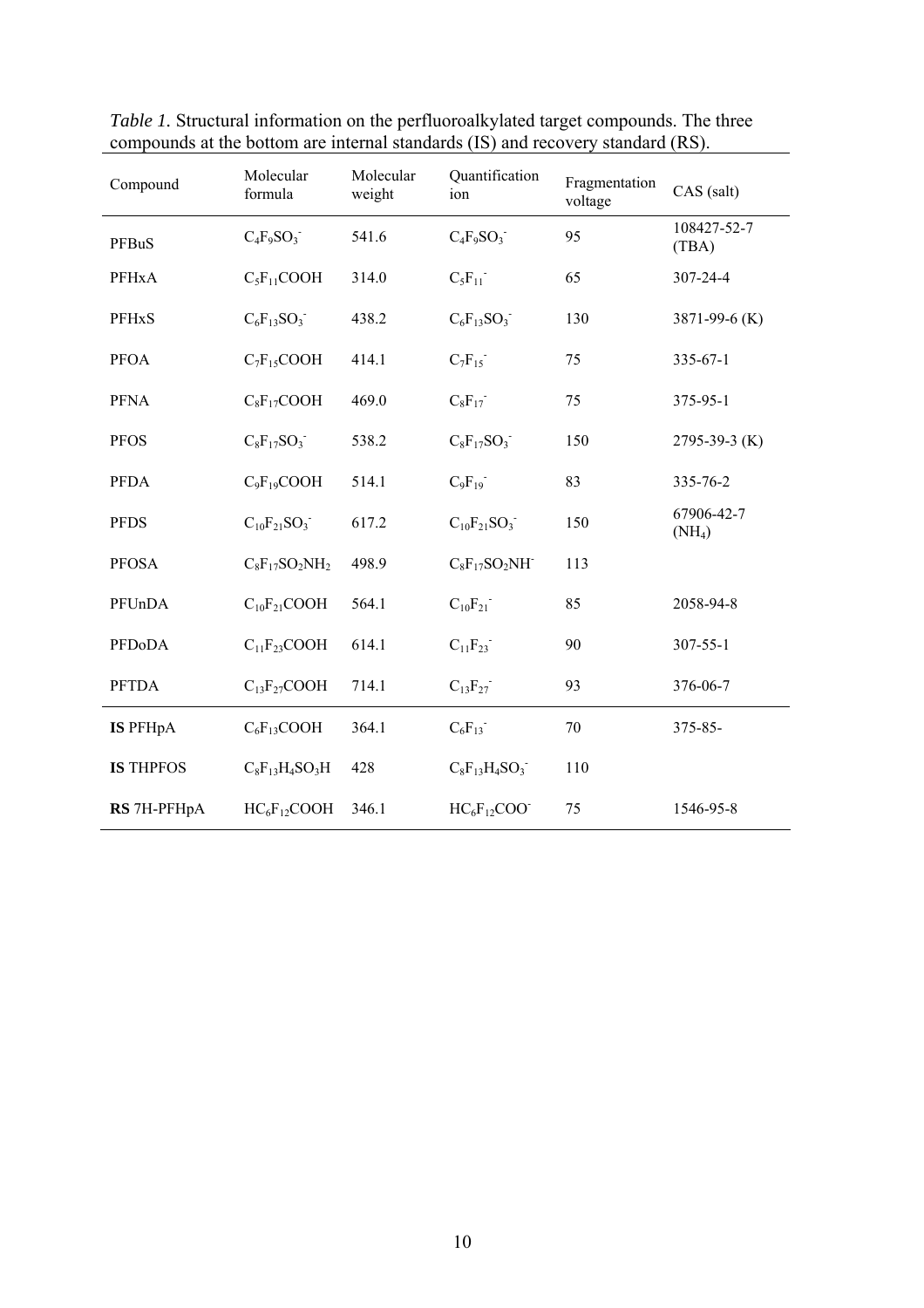|               |   | Recovery $\%$            | whole blood and SPE-LC/MS analysis.<br>Recovery % | Recovery %          |  |  |
|---------------|---|--------------------------|---------------------------------------------------|---------------------|--|--|
|               | n | $1-8$ pg/ $\mu$ l        | 5-13 pg/ $\mu$ l                                  | $10-27$ pg/ $\mu$ l |  |  |
| PFBuS         | 3 | $27 \pm 2$<br>$26 \pm 3$ |                                                   | $27 \pm 1$          |  |  |
| PFHxA         | 3 | $98 \pm 24$              | 90±7                                              | $92 \pm 1$          |  |  |
| <b>PFHxS</b>  | 3 | $112 \pm 5$              | $110 \pm 0.5$                                     | $108 \pm 2$         |  |  |
| <b>PFOA</b>   | 3 | $79\pm5$                 | $97\pm 2$                                         | $96 \pm 1$          |  |  |
| <b>PFNA</b>   | 3 | $81 \pm 10$<br>$84\pm4$  |                                                   | 90±4                |  |  |
| <b>PFOS</b>   | 3 | $99 \pm 3$               | $98 \pm 4$                                        | $103 \pm 7$         |  |  |
| <b>PFDA</b>   | 3 | $75 \pm 1$               | $80\pm7$                                          |                     |  |  |
| <b>PFDS</b>   | 3 | 69±5                     | 83±6                                              | $87 \pm 11$         |  |  |
| <b>PFOSA</b>  | 3 | $81 \pm 10$              | na                                                | na                  |  |  |
| PFUnDA        | 3 | $82 \pm 6$               | $79\pm7$                                          | $84\pm7$            |  |  |
| <b>PFDoDA</b> | 3 | $64 \pm 14$              | na                                                | na                  |  |  |
| PFTDA         | 3 | $75 + 24$                | nan                                               | na                  |  |  |

*Table 2*. Recoveries of 12 PFA compounds determined by standard addition to  $\overline{A}$  SDE-LC/MS and species.

na not analysed

*Table 3.* Detection limits (pg/µl) of 12 PFA compounds defined as signal to noise ratio 3.

|                    | Plasma | Whole blood |
|--------------------|--------|-------------|
| PFBuS              | $2*$   | $2*$        |
| PFH <sub>x</sub> A | 0.3    | 0.3         |
| <b>PFHxS</b>       | 0.1    | 0.1         |
| <b>PFOA</b>        | 0.3    | 0.5         |
| <b>PFNA</b>        | 0.1    | 0.1         |
| <b>PFOS</b>        | 0.1    | 0.1         |
| <b>PFDA</b>        | 0.3    | 0.1         |
| <b>PFDS</b>        | 0.5    | 0.5         |
| <b>PFOSA</b>       | 0.1    | 0.1         |
| PFUnDA             | 0.1    | 0.1         |
| <b>PFDoDA</b>      | 0.4    | 0.2         |
| <b>PFTDA</b>       | 0.3    | 0.1         |

\* Due to low recovery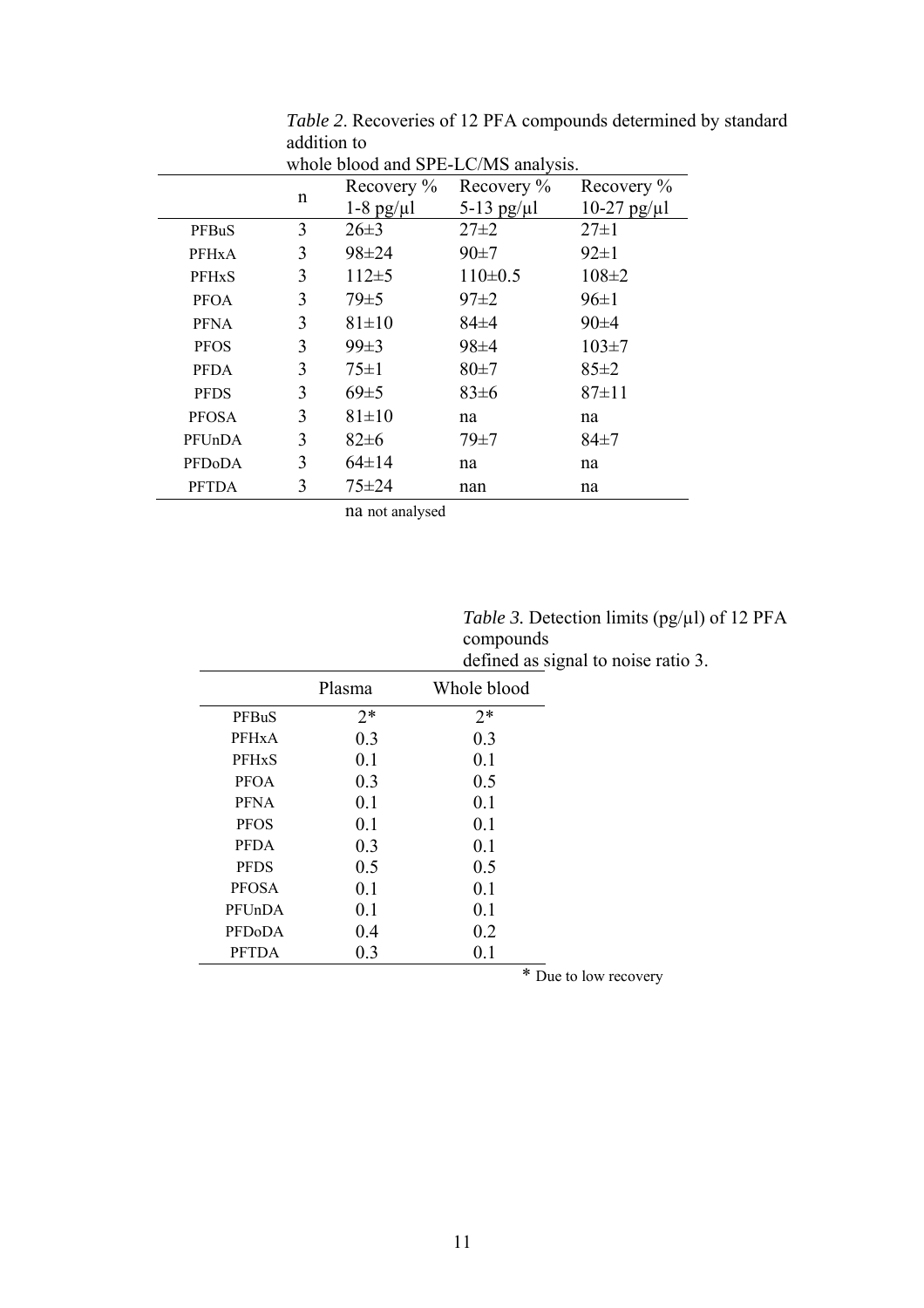| re plasina conected in Sweden, $1997 - 2000$ .      |            |            |                                                      |                |                                                              |                  |                  |                |
|-----------------------------------------------------|------------|------------|------------------------------------------------------|----------------|--------------------------------------------------------------|------------------|------------------|----------------|
| Whole blood                                         | <b>HxS</b> | $\Delta A$ | $\overline{\text{OS}}$                               | $\overline{A}$ | <b>OSA</b>                                                   | FCA <sup>1</sup> | FSA <sup>2</sup> | $FA^3$         |
| All, $N=66$<br>Range<br>Arithmetic mean<br>Median   | $-28.4$    | $-12.4$    | $-37.0$<br>$\overline{2}$<br>$\mathbf{1}$            | $1 - 1.9$      | $1 - 22.9$                                                   |                  | 6                | 6              |
| Males, $N=40$<br>Range<br>Arithmetic mean<br>Median | $-28.4$    | $-12.4$    | $-37.0$<br>$\overline{\mathbf{4}}$<br>$\overline{7}$ | $1 - 1.9$      | $3-22.9$<br>$\tilde{\mathbf{z}}$<br>$\overline{7}$           |                  | $\mathbf{0}$     | $\overline{3}$ |
| Females, N=26<br>Range<br>Arithmetic mean<br>Median | $-2.5$     | $-4.1$     | $-32.8$<br>8<br>9                                    | $1 - 1.0$      | $1 - 9.5$<br>$\mathbf{\S}$<br>$\overline{1}$                 |                  | $\overline{3}$   | $\overline{0}$ |
| Plasma                                              |            |            |                                                      |                |                                                              |                  |                  |                |
| All, $N=17$<br>Range<br>Arithmetic mean<br>Median   | $-3.5$     | $-8.4$     | $1-90.9$<br>$\overline{\mathbf{4}}$<br>$\mathbf{0}$  | $1 - 1.4$      | $1 - 2.9$<br>$\tilde{\mathbf{b}}$<br>$\sum_{i=1}^{n}$        |                  | 8                | $\overline{3}$ |
| Males, $N=7$<br>Range<br>Arithmetic mean<br>Median  | $-3.5$     | $-8.4$     | $5-90.9$<br>6<br>$\Omega$                            | $1 - 0.6$      | $2 - 2.9$<br>$\mathcal{S}_{\mathcal{S}}$<br>$\sum_{i=1}^{n}$ |                  | 6                | 8              |
| Females, N=10<br>Range<br>Arithmetic mean<br>Median | $-2.9$     | $-7.4$     | $1 - 54.7$<br>1<br>$\overline{2}$                    | $1 - 1.4$      | $1 - 0.9$<br>ŧ                                               |                  | $\mathbf{1}$     | $\mathbf{0}$   |

Concentrations (pg/ $\mu$ l) of 5 individual PFA compounds including sums of PFCA<sup>1</sup>, PFSA<sup>2</sup> and PFA<sup>3</sup> in ood and plasma collected in Sweden, 1997-2000.

Sum of perfluorocarboxylic acids.  $2$  Sum of perfluorosulfonic acids incl. PFOSA.  $3$  Sum of  $1$  and  $2$ .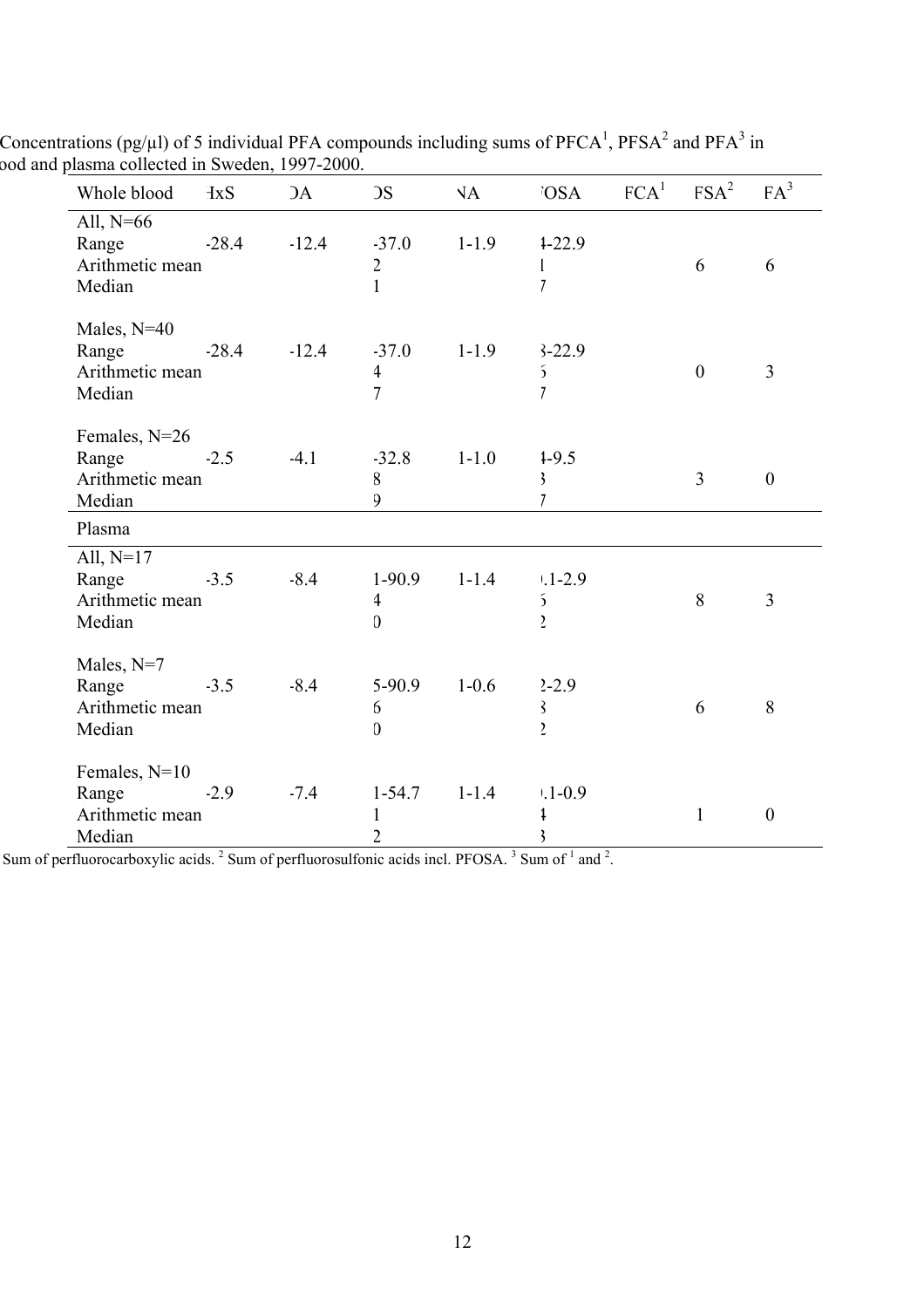

*Figure 1*. Population distribution of five perfluoroalkylated compounds in whole blood (n=66) and plasma (n=17) from Sweden, 1997-2000.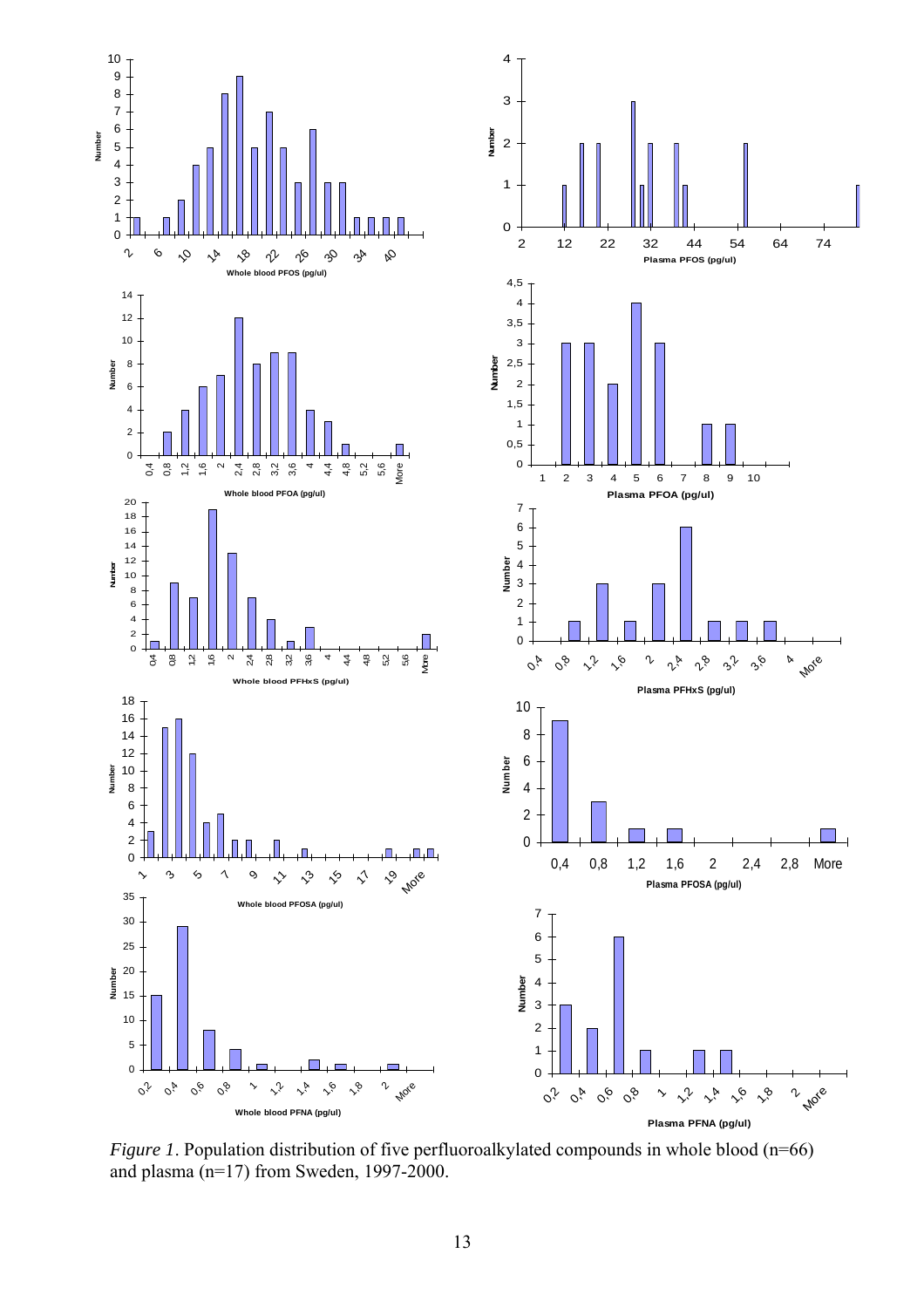

*Figure 2*. Correlation between PFOS and 4 PFA compounds in whole blood from Sweden.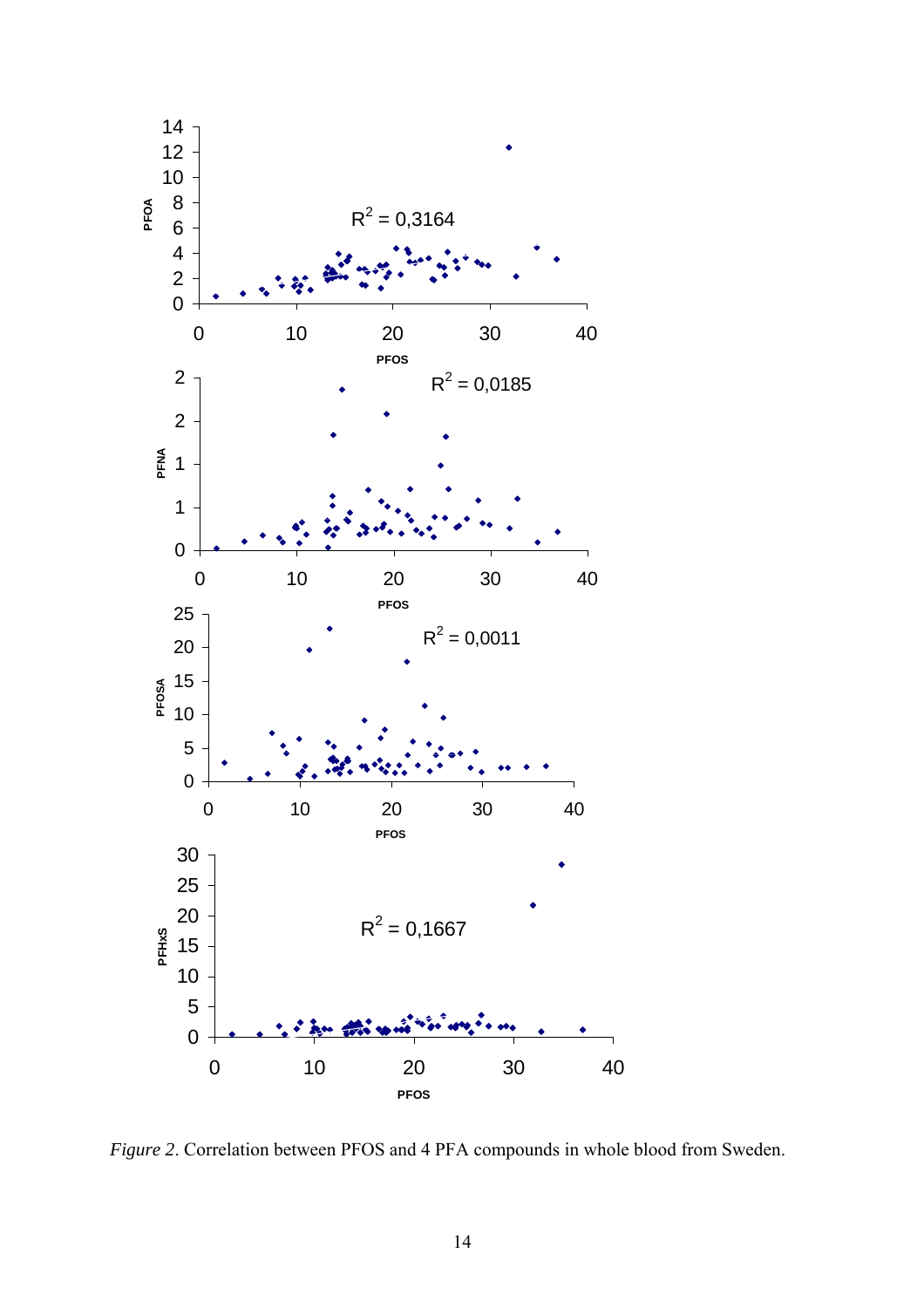# **References**

| (1)  |                                            | Kissa, E. (2001). Fluorinated Surfactants and Repellents. New York, Marcel Dekker Inc.                                                                                                                                        |
|------|--------------------------------------------|-------------------------------------------------------------------------------------------------------------------------------------------------------------------------------------------------------------------------------|
| (2)  |                                            | OECD (2002). Draft Assessment of Perfluoroctane Sulfonate and its<br>Salts: Complete Assessment: ENV/JM/RD(2000)17.                                                                                                           |
| (3)  |                                            | 3M Company (1999). Fluorochemical Use, Distribution and Release<br>Overview. EPA public docket AR226-0550                                                                                                                     |
| (4)  |                                            | Giesy, J. P. and K. Kannan (2001). "Global Distribution of<br>Perfluorooctane Sulfonate in Wildlife." Environmental Science and<br>Technology 35(7): 1339-1342.                                                               |
| (5)  |                                            | Hansen, K. J., L. A. Clemen, et al. (2001). "Compound-Specific,<br>Quantitative Characterization of Organic Fluorochemicals in<br>Biological Matrices." Environmental Science and Technology 35(4):<br>766-770.               |
| (6)  |                                            | Masunaga, S., K. Kannan, et al. (2002). "Levels of Perfluorooctane<br>Sulfonate (PFOS) and other Related Compounds in the Blood of<br>Japanese People." Organohalogen Compounds 59: 319-322.                                  |
| (7)  |                                            | 3M, J. Moore, et al. (2000). Draft initial assessment report<br>Perfluorooctane sulfonic acid and its salts. EPA public docket<br>AR226-0978                                                                                  |
| (8)  |                                            | Olsen, G. W., T. R. Church, et al. (2003). "Perfluorooctanesulfonate<br>and other fluorochemicals in the serum of American Red Cross<br>blood donors." Environmental Health Perspectives 111(16): 1892-<br>1901.              |
| (9)  |                                            | Kannan, K., K. S. Kumar, et al. (2003). "Perfluoroalkylated<br>compounds in human blood." Organohalogen compounds 64: 29-32.                                                                                                  |
| (10) |                                            | 3M Center Weppner, W. A. (2000, June 20). Phase-out plan for PFOS-based products. St.<br>Paul, 3M Centre. EPA public docket AR226.                                                                                            |
| (11) |                                            | Tomy, G. T., S. A. Tittlemier, et al. (2003). "Biotransformation of N-<br>Ethyl perfluorooctanesulfonamide by Rainbow Trout<br>(Onchorhynchus mykiss) liver microsomes." Environmental Science<br>and Technology ASAP Dec. 3. |
| (12) |                                            | Olsen, G. W., T. R. Church, et al. (2004). "Serum concentrations of<br>perfluorooctanesulfonate and other fluorochemicals in an elderly<br>population from Seattle, Washington." Chemosphere 54: 1599-1611.                   |
| (13) |                                            | Martin, J. W., M. M. Smithwick, et al. (2003). "Identification of long-<br>chain perfluorinated acids in biota from the Canadian Arctic."<br><b>Environmental Science and Technology ASAP 25/11.</b>                          |
| (14) |                                            | Calafat, A. M., Z. Kuklenyik, et al. (2003). "Quantitative analysis of<br>serum and breast milk for perfluorochemical surfactants."<br>Organohalogen compounds 62: 319-322.                                                   |
| (15) |                                            | Hansen, K. J., L. A. Clemen, et al. (2001). "Compound-Specific,<br>Quantitative Characterization of Organic Fluorochemicals in<br>Biological Matrices." Environmental Science and Technology 35(4):<br>766-770.               |
| (16) |                                            | Jones, P. D., J. L. Newsted, et al. (2003). "Toxicological<br>perspectives on perfluorinated compounds." Organohalogen<br>compounds 62: 311-314.                                                                              |
| (17) |                                            | 3M (2000). Voluntary use and exposure information profile,<br>perfluorooctane sulfonic acid and various salt forms. EPA public<br>docket AR226-0928                                                                           |
| (18) | EPA public docket AR226 ID OPPT-2003-0012. |                                                                                                                                                                                                                               |